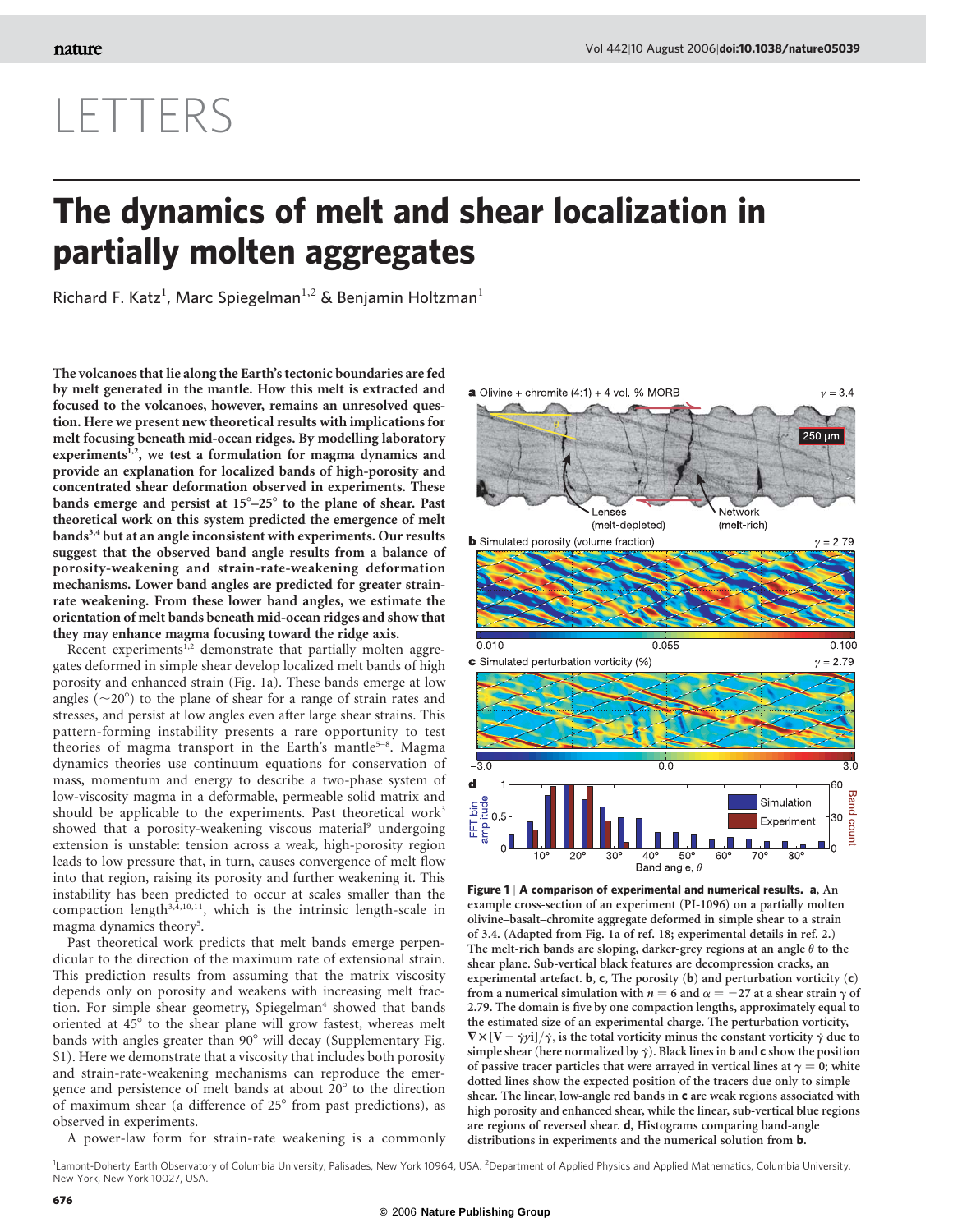accepted constitutive relation for high-temperature creep of mantle materials<sup>9,12</sup>. Here we assume<sup>9,12-14</sup>:

$$
\eta(\phi, \dot{\epsilon}) = \eta_0 e^{\alpha(\phi - \phi_0)} \dot{\epsilon}_{\text{II}}^{\frac{1-n}{n}} \tag{1}
$$

where  $\eta_0$  is the shear viscosity at the reference porosity  $\phi_0$  and reference strain rate.  $\alpha = -28 \pm 3$  is an experimentally derived porosity-weakening coefficient<sup>14,15</sup>,  $\epsilon_{II}$  is the second invariant of the incompressible component of the strain-rate tensor, and  $n$  defines the power-law dependence of viscosity on stress. This viscosity is newtonian when  $n = 1$  and is a standard non-newtonian power-law viscosity when  $n > 1$  and  $\phi = 0$ .

To understand the effect of the strain-rate dependence of viscosity we extend a previous linear analysis<sup>4</sup>. Formally, we introduce an infinitesimal plane-wave perturbation (analogous to a melt-rich band) to a constant-porosity system undergoing simple shear and solve for its growth as a function of orientation (Supplementary Information). The growth rate,  $\dot{s}$ , of porosity bands predicted by this analysis is:

$$
\dot{s}(\theta, n) = -\frac{\alpha \xi (1 - \phi_0) \sin(2\theta)}{1 + \frac{1 - n}{n} \cos^2(2\theta)}
$$
(2)

where  $\theta(t)$  is the angle between the melt bands and the shear plane (Fig. 1a), which increases with time, t, due to advection by the shear flow. The parameter  $\xi = (\zeta_0/\eta_0 + 4/3)^{-1}$  depends on the ratio of bulk viscosity to shear viscosity and controls the growth rate of band

porosity through the product  $\alpha \xi$ . The amplitude of porosity in the bands at strain  $\gamma(t)$  is given by  $e^{\zeta(t)}$ .

Figure 2a shows the growth rate of melt bands as a function of their angle to the shear plane,  $\theta$ , and the stress exponent, n. For a viscosity that weakens with porosity only, melt bands oriented at 45° grow fastest because they are perpendicular to the direction of maximum extension in simple shear (equation (2) with  $n = 1$ ).

For a strain-rate-dependent viscosity  $(n > 1)$ , however, concentrated shear deformation further weakens the bands, allowing them to more easily de-compact under extension. Enhanced shear strain is largest for porosity bands oriented at zero and 90° and goes to zero for 45° bands (Supplementary Fig. S1 and  $cos^2(2\theta)$  term in equation (2)). Thus two competing processes affect the preferred angle of melt bands. The balance between favourable orientation for extension  $(45^{\circ})$  and favourable orientation for concentrating shear (0 and 90 $^{\circ}$ ) is controlled by the factor  $(1 - n)/n$ . Figure 2a shows the effect of changing  $n$  on the growth rate of porosity. As  $n$  increases from 1 to 6, the single peak in  $\dot{s}$  at 45 $\degree$  broadens and divides into symmetric peaks at low ( $\sim$ 15°) and high ( $\sim$ 75°) angle.

Although the instantaneous growth rate of melt bands in Fig. 2a is symmetric about 45°, advection by simple shear affects low- and high-angle bands differently. Low-angle bands are rotated slowly and persist in favourable orientations for growth of porosity. High-angle bands, however, are rapidly rotated away from angles with positive growth rates. Figure 2b shows that after a strain of  $\gamma = 1$ , bands at low



Figure 2 | Results from linear analysis and numerical simulations, showing the effect of stress exponent *n* on the angular dependence of porosity of melt bands.  $a$ , The growth rate  $\dot{s}$  of porosity as a function of angle; equation (2). **b**, The normalized amplitude of melt-band porosity as a function of  $\theta$  and  $n$ for  $\gamma = 1$ . Advection by simple shear preferentially rotates higher-angle bands out of favourable orientation for growth. The angle with peak amplitude at a given strain is determined by the growth rate and the rate of passive rotation by simple shear. c, Normalized, binned amplitude of FFTs of the porosity field from an ensemble of numerical simulations with  $n = 6$  ( $n = 1,4$  shown in Supplementary Fig. S4). Linear analysis is used to extend simulation results to

 $\gamma = 3.6$  (Supplementary Fig. S2 shows angle evolution from linear analysis only). The colour scale goes from zero to one. d, Summary of simulation ensemble results for  $n = 1, 2, 4$  and 6. Coloured symbols represent the peak of the band-angle histogram and each is consistent with the angle estimated by visual inspection of the porosity field. Black symbols with 1-sigma error bars represent mean band angles in experiments, quantified by hand-measurement of sectioned experimental-run products. Black lines demonstrate the rotational effect of unperturbed simple shear on selected initial band angles (Supplementary equation S17). The behaviour of full nonlinear calculations for high strain at  $n > 3$  is still unclear.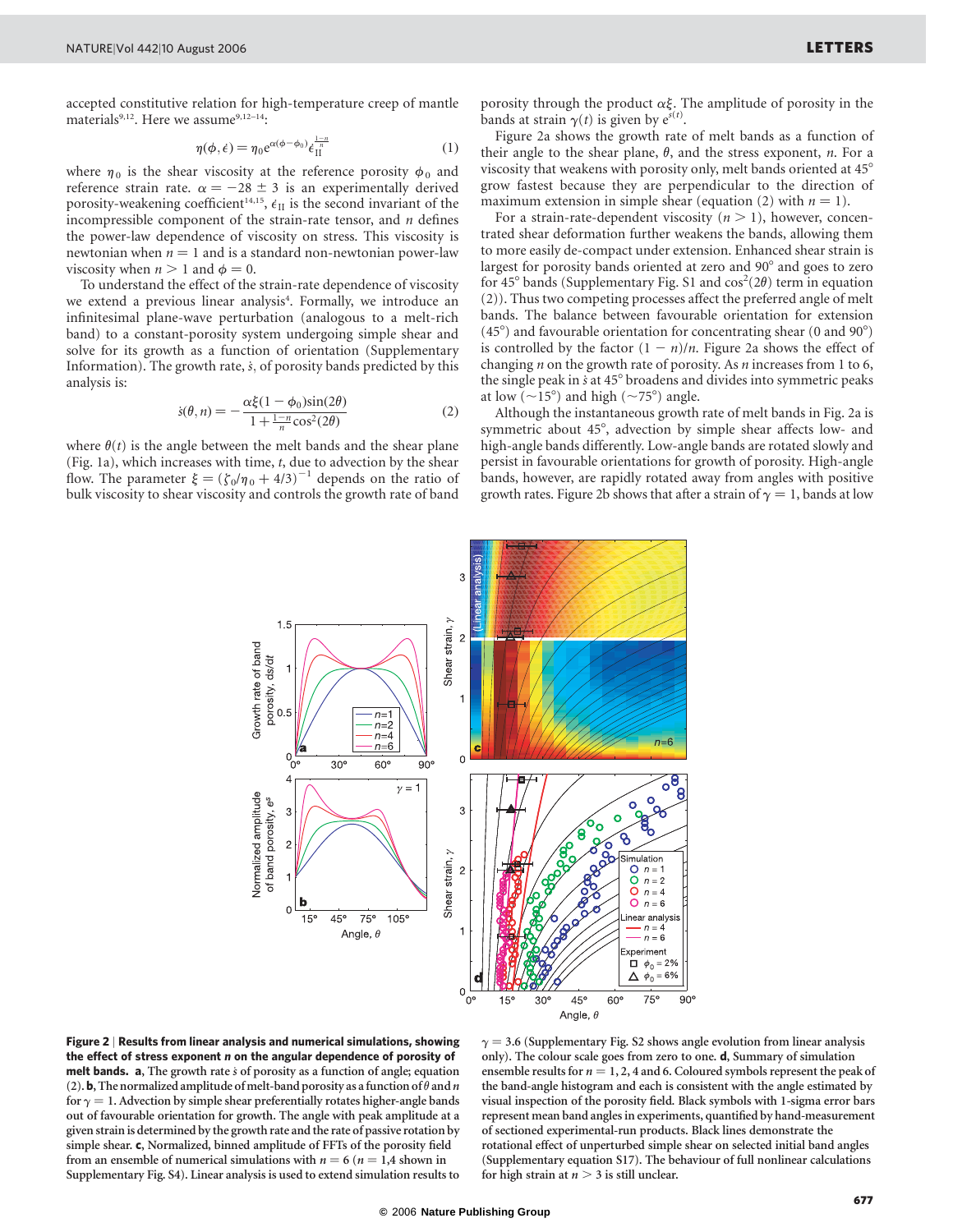angle have a larger amplitude than those at high angle. The systematics of band rotation are detailed in Supplementary equation S17.

The linear analysis suggests that increasing the contribution of strain-rate weakening favours the growth of low-angle melt bands. To validate these results and to explore the behaviour of the full nonlinear system requires computational solutions, which we have performed using the Portable Extensible Toolkit for Scientific computation<sup>16,17</sup> (see Supplementary Information). The simulations are initiated at a constant porosity plus  $\leq$ 1% random noise. Output from a representative run is shown in Fig. 1b and c.

Histograms of the distribution of band angles are calculated from simulations by taking the two-dimensional fast fourier transform (FFT) of the porosity field and integrating the amplitude response within  $5^{\circ}$  bins in band angle  $\theta$  (Fig. 1d). An ensemble of simulations is run, each with the same  $n$  but different initial noise, to produce a composite histogram at each time-step. Figure 2c shows the evolution of the band-angle distribution with increasing strain for  $n = 6$ . The peak of this histogram is initially  $\sim$ 15 $^{\circ}$  and persists at low angle with increasing strain. The evolution of the peak angle is also shown by magenta circles in Fig. 2d, which charts the peak angle for ensembles of simulations with different  $n$ . Consistent with the linear analysis, a more nonlinear viscosity (higher  $n$ ) results in a lower initial peak band angle.

In Fig. 2d, the angle corresponding to the peak of each of the histograms increases with strain for all  $n$ . Although the increase is due to the rotational effect of advection by simple shear, the rate of increase cannot be fully explained by this rotation. Black curves in Fig. 2c and d show the angle of material lines as they are advected by unperturbed simple shear flow. It is evident that the orientations of melt bands produced in simulations and linear analysis do not track with these trajectories. The trajectories that melt bands follow have a lower rate of increase in angle with strain than do the black curves. These trajectories result from an interplay of the growth of melt bands in favoured orientation and the rotation of bands out of this orientation by simple shear. An animation of calculations with  $n = 6$ (Supplementary movie M1) shows reconnection of porosity bands, maintaining the dominance of those at low angle. This reorganization is similar to the pumping mechanism proposed by Holtzman





et al.18, in which fluid flows from bands that have been rotated to higher angles to newly forming bands at lower angles.

Data from experiments are shown by black symbols in Fig. 2c and d and can be directly compared to model results. These data show that the peak band angle is roughly constant at  $15-20^\circ$  to large strain. Up to  $\gamma \approx 2$ , the data are consistent with simulations with  $n = 4$  or 6. Our current numerical techniques have not been able to take these simulations to higher strain (see Supplementary Information). Linear analysis, which tends to give higher peak band angles at a given strain than do simulations (see Fig. 2d), can be used to extend band-angle evolution to higher strain than that achieved in simulations (Fig. 2c). In this case, the results for  $n = 6$  are most consistent with the data. However, nonlinear effects in numerical simulations such as band reconnection and realignment might lead to a lower peak band angle at a given n.

The general agreement between our calculations and experimental results helps to validate magma dynamics theory. In particular, both theory and experiment exhibit the emergence of low-angle melt bands on length scales shorter than the compaction length that persist at low angle and concentrate shear strain. This agreement demonstrates the importance of non-newtonian rheology for modelling deforming, partially molten aggregates. In detail, there are differences between experiments and theory. For example, bands produced in simulations have a smaller aspect ratio and edges that are less sharp than those in experiments. These differences may result from the specific form of the flow law that we have used. More work is needed to explore models that use other non-newtonian rheologies and other formulations of magma dynamics<sup>8</sup>. Nevertheless, both experiments and theory suggest that deformation-induced melt bands are a robust feature of partially molten aggregates.

These results have implications for magma transport in the mantle, for example beneath mid-ocean ridges. A fundamental observation of mid-ocean ridges is that the oceanic crust is formed within 10 km of the ridge axis, whereas melt production is believed to occur over a region extending about 100 km from the axis<sup>19</sup>. This implies some mechanism of melt focusing toward the axis. The meltband-forming instability may contribute to melt focusing, in addition to other mechanisms that have been proposed<sup>20-22</sup>. To estimate the orientation of bands, we calculate the principal axes of the strain-rate tensor for flow beneath a mid-ocean ridge<sup>23</sup> (Fig. 3a). Red line segments are perpendicular to the axis of maximum extension rate and show the orientation of melt bands expected for a newtonian viscosity, which tend to point away from the ridge axis. However, experiments (and theory for non-newtonian viscosity) suggest that band orientation is rotated  $25^{\circ}$  from the red line segments and should be most pronounced in regions of high strain. With these assumptions, melt bands point towards the ridge axis (Fig. 3b). If melt bands form an interconnected, permeable network with this orientation, they would enhance focusing of melt<sup>24</sup>. To quantitatively test this conjecture requires large-scale magma dynamics simulations  $(\sim 100 \text{ km})$  that include the effects of melt buoyancy and finite strain, with sufficiently fine spatial discretization to resolve features smaller than the compaction length  $(\sim1-10\,\mathrm{km})^{5,13}$ . Such calculations will be challenging but current results give confidence that simulations can be used to predict patterns of melt extraction from the mantle.

## Received 2 January; accepted 30 June 2006.

- 1. Zimmerman, M., Zhang, S., Kohlstedt, D. & Karato, S. Melt distribution in
- mantle rocks deformed in shear. Geophys. Res. Lett. 26, 1505-1508 (1999). 2. Holtzman, B., Groebner, N., Zimmerman, M., Ginsberg, S. & Kohlstedt, D.
- Stress-driven melt segregation in partially molten rocks. Geochem. Geophys. Geosyst. 4, 8607 (2003).
- Stevenson, D. Spontaneous small-scale melt segregation in partial melts undergoing deformation. Geophys. Res. Lett. 16, 1067-1070 (1989).
- 4. Spiegelman, M. Linear analysis of melt band formation by simple shear. Geochem. Geophys. Geosyst. 4, 8615, doi:10.1029/2002GC000499 (2003).
- 5. McKenzie, D. The generation and compaction of partially molten rock. J. Petrol. 25, 713–-765 (1984).